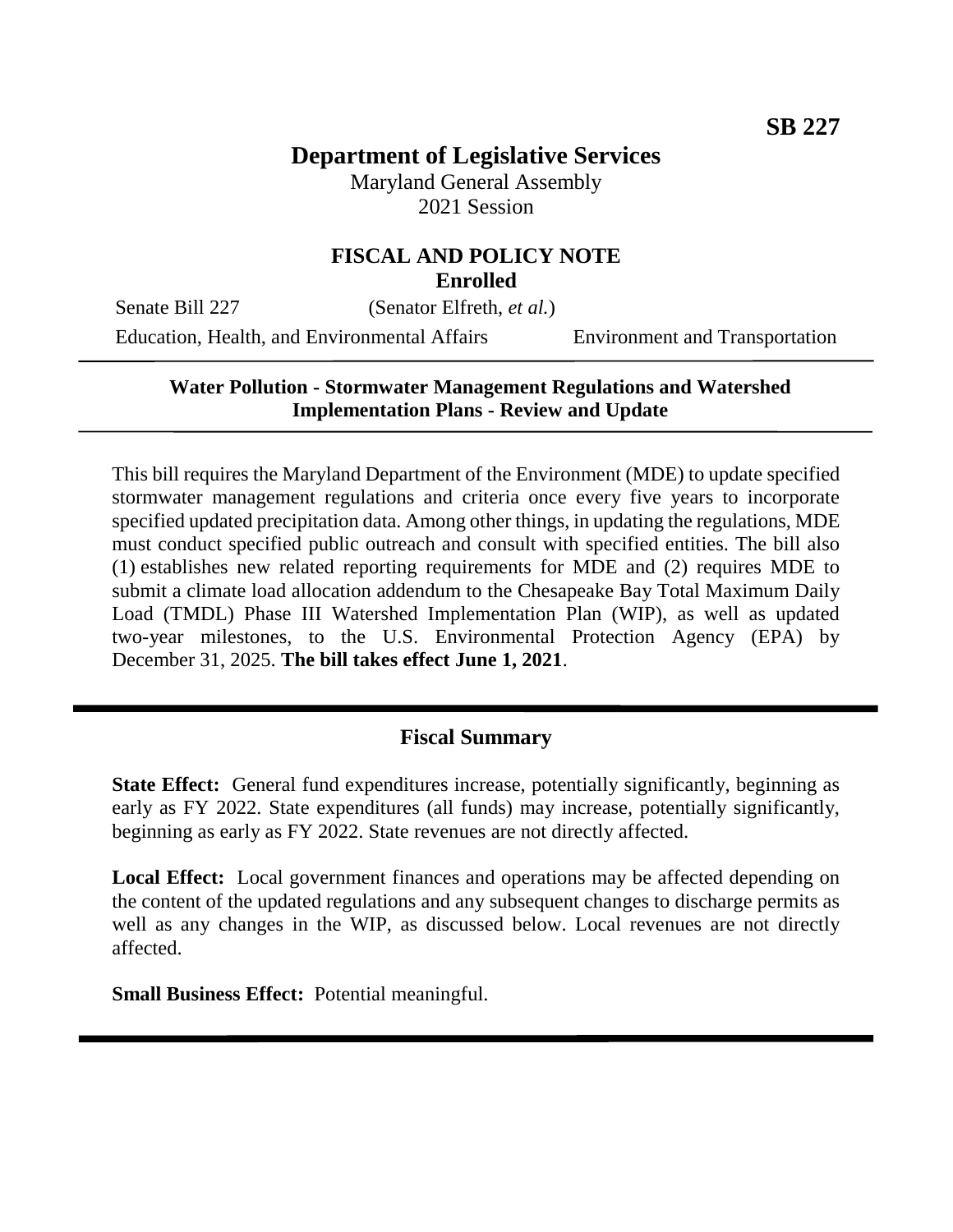# **Analysis**

**Bill Summary:** Section 4-203 of the Environment Article requires MDE to adopt rules and regulations that establish criteria and procedures for stormwater management in Maryland. The bill requires these rules and regulations to incorporate the most recent available "precipitation data," defined in the bill as historical data that describes the relationship between precipitation intensity, duration, and return period. Additionally, under the bill, MDE must review and update these regulations at least once every five years. In conducting the required review and update, MDE must (1) at a minimum, revise water quality and water quantity control standards using the most recent precipitation data available and (2) as necessary, update and revise the regulations to meet specified requirements under current law and the bill.

By November 1, 2021, MDE must report to the General Assembly on (1) the most recent precipitation data available; (2) MDE's plans for immediately updating water quality control standards for watersheds where flooding events occurred on or after January 1, 2000; and (3) MDE's plans for updating all other regulations adopted under § 4-203 of the Environment Article. After November 1, 2021, MDE must report to the General Assembly on any intended revisions to regulations adopted under § 4-203 of the Environment Article before such regulations are published. The bill also establishes public outreach and hearing requirements, which include consulting with specified governmental entities, groups, and stakeholders prior to proposing related regulations.

MDE may not delay the implementation of any new requirements or standards established under regulations adopted pursuant to § 4-203 of the Environment Article.

MDE must submit to EPA a Chesapeake Bay TMDL Phase III WIP climate load allocation addendum and updated two-year milestones that fully offset additional nitrogen, phosphorus, and sediment loads attributable to the impacts of climate change as determined and allocated by the Chesapeake Bay Program. MDE must fully implement the addendum and updated milestones by December 31, 2025.

### **Current Law:**

#### *State Stormwater Management Rules and Regulations*

The General Assembly first enacted the Stormwater Management Act in 1982 and has amended it several times since. The intent of the Stormwater Management Act is to reduce, as much as possible, the adverse effects of stormwater runoff. To achieve that goal, pursuant to § 4-203 of the Environment Article, MDE is in charge of implementing the Stormwater Management Act and is required to adopt rules and regulations that establish criteria and procedures for stormwater management in Maryland. In implementing the Act,

SB 227/ Page 2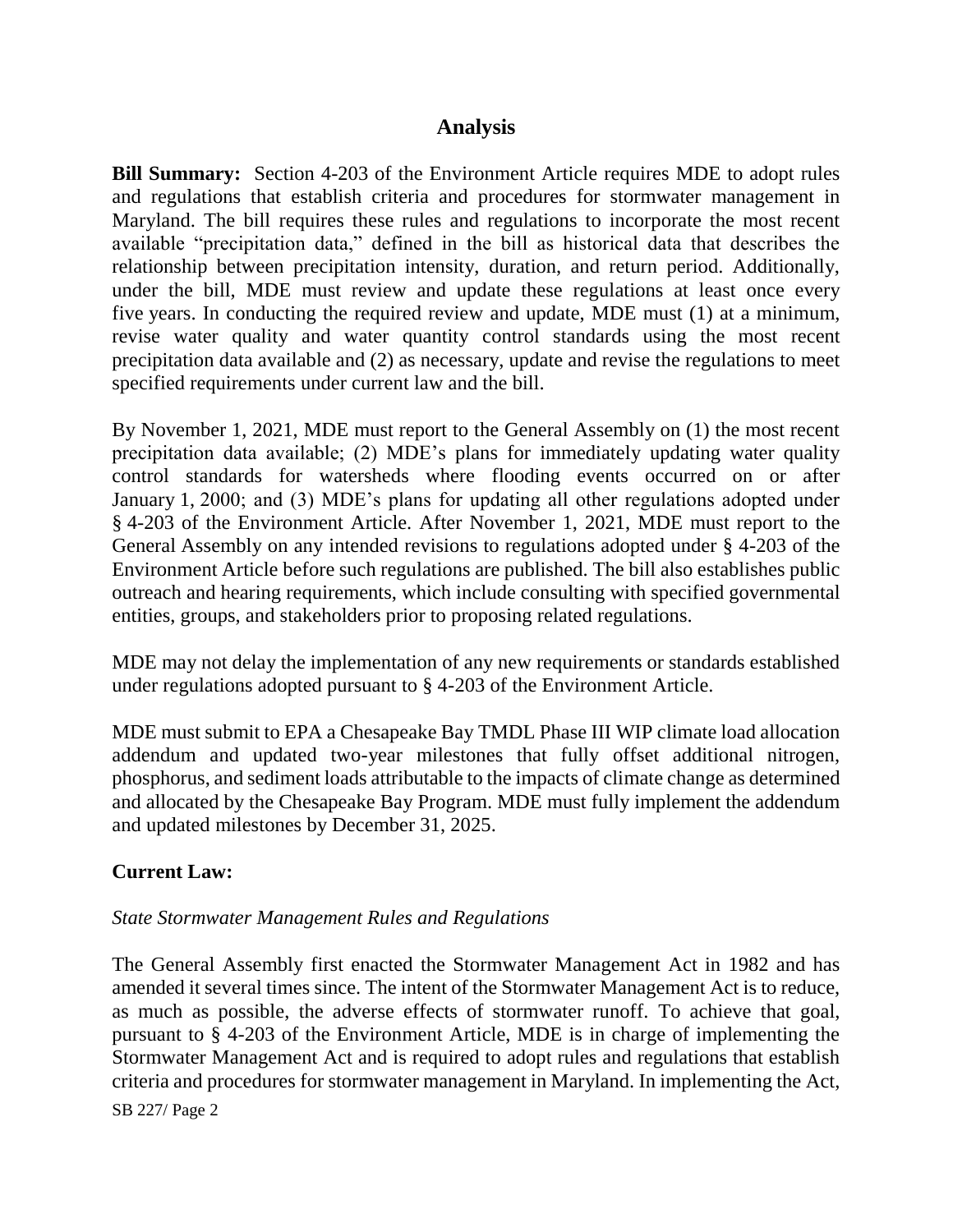MDE must consult with the Department of Natural Resources from time to time, including during the adoption of the regulations. Additionally, each county and municipality must have an ordinance implementing a stormwater management program that is consistent with flood management plans and that meets certain minimum requirements. MDE must provide local governments with technical assistance, training, research, and coordination in stormwater management technology.

# *Discharge Permits*

The federal Clean Water Act (CWA) establishes the basic structure for regulating discharges of pollutants into the waters of the United States. The National Pollutant Discharge Elimination System (NPDES), a component of CWA, regulates stormwater discharges from Municipal Separate Storm Sewer Systems (MS4s). There are 10 jurisdictions in Maryland that hold NPDES Phase I MS4 permits (Anne Arundel, Baltimore, Carroll, Charles, Frederick, Harford, Howard, Montgomery, and Prince George's counties and Baltimore City). Additionally, the State Highway Administration holds a Phase I MS4 permit. One of the conditions of an MS4 permit is that permitted jurisdictions must implement State stormwater management regulations.

Additionally, a person must generally hold an MDE discharge permit before constructing, installing, modifying, extending, altering, or operating a system, facility, outlet, or establishment if its operation could cause or increase the discharge of pollutants into the waters of the State. This permitting requirement applies to (1) an industrial, commercial, or recreation facility or disposal system; (2) a State-owned treatment facility; or (3) any other outlet or establishment. Further, a person must hold a concentrated animal feeding operation (CAFO) discharge permit before beginning construction on any part of a new CAFO. MDE has broad authority to require a discharge permit for any other activity by rule or regulation.

### *Chesapeake Bay Total Maximum Daily Load*

The current bay restoration policy framework is primarily guided by an executive order, two-year goal milestone setting, and a Chesapeake Bay TMDL, which was established by EPA in December 2010, as required under the federal Clean Water Act. The TMDL sets the maximum amount of nutrient and sediment pollution the bay can receive and still attain water quality standards. It also identifies specific pollution reduction requirements: the State must establish pollution control measures by 2025 that, based on 2010 levels, will reduce nitrogen loads to the bay by 22.0%, phosphorus loads by 14.9%, and sediment loads by 1.9%. All reduction measures must be in place by 2025, with at least 60.0% of the actions completed by 2017.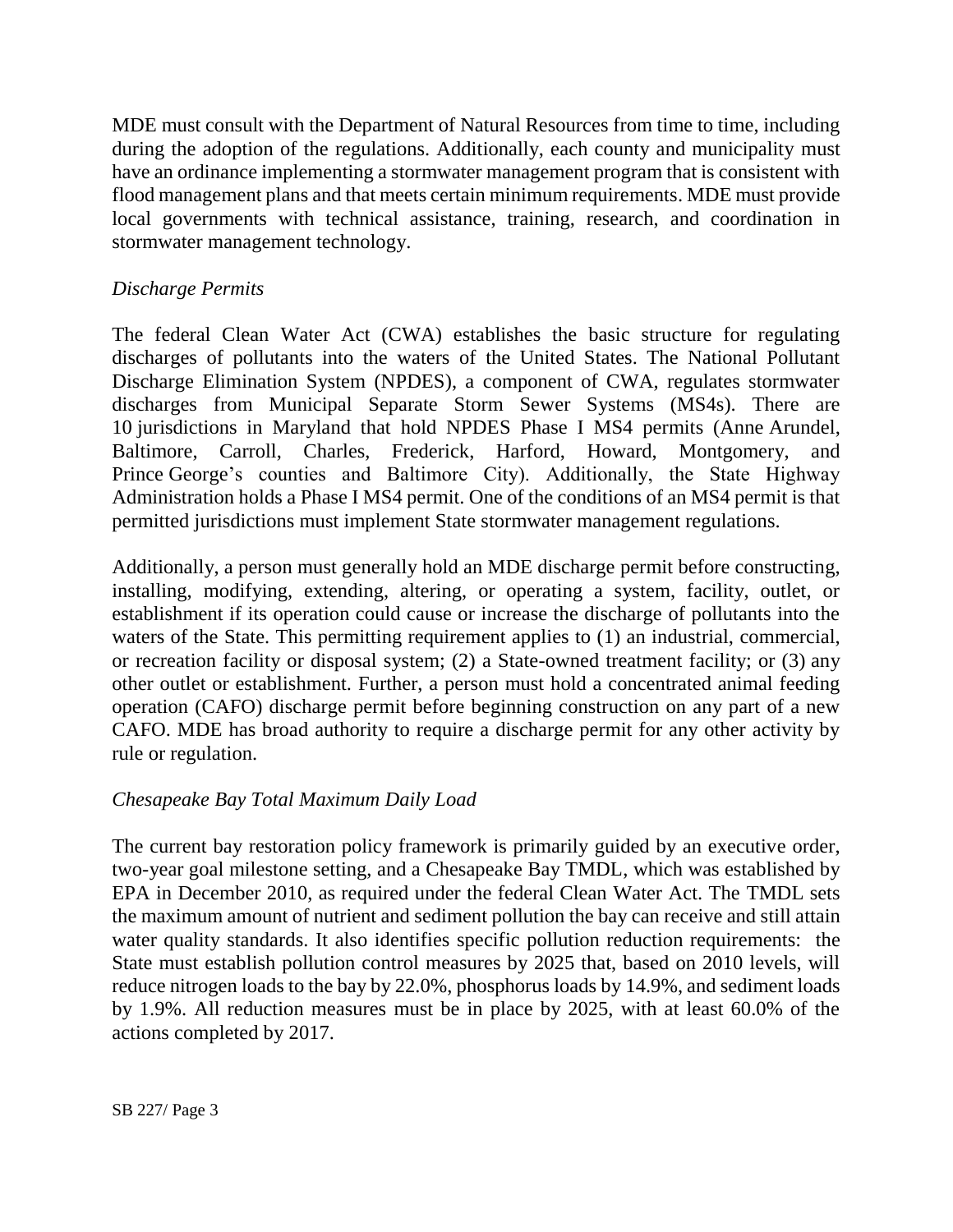As part of the TMDL, bay jurisdictions must develop WIPs that identify the measures being put in place to reduce pollution and restore the bay. WIPs are submitted to EPA for review and evaluation to (1) identify pollution load reductions to be achieved by various source sectors and in different geographic areas and (2) provide "reasonable assurance" that sources of pollution will be cleaned up, which is a basic requirement of all TMDLs. In 2010, bay jurisdictions submitted Phase I WIPs that detail how each jurisdiction plans to achieve its pollution reduction goals under the TMDL. In 2012, the bay jurisdictions submitted Phase II WIPs that establish more detailed strategies to achieve the TMDL on a geographically smaller scale. A Phase III WIP was submitted in final form to EPA in August 2019. The intent behind the Phase III WIP is to ensure that all practices are in place by 2025 so that water quality standards can be met and maintained.

# **State Fiscal Effect/Local Fiscal Effect/Small Business Impact:**

### *Maryland Department of the Environment Administrative Costs*

General fund expenditures for MDE increase, potentially significantly, beginning as early as fiscal 2022 to (1) conduct required outreach and consultations related to the regulatory update; (2) use recent precipitation data to update State stormwater regulations; and (3) assist with developing and implementing the required TMDL Phase III WIP climate load allocation addendum and updated two-year milestones. However, the Department of Legislative Services (DLS) is unable to provide a precise estimate at this time for the following reasons:

- MDE's Sediment, Stormwater, and Dam Safety Program is understaffed, and to implement the bill, the department estimates that it must hire two full-time, permanent senior regulatory compliance engineers. DLS concurs that additional resources are necessary but does not have sufficient information to independently verify if hiring two permanent staff is the most reasonable approach or if engaging the expertise of a consultant would be more appropriate (because the regulations only need to be updated every five years).
- MDE advises that the most recent precipitation data needed to update the regulations are not yet available. MDE reports that it is applying for a federal grant to update rainfall data for Maryland. MDE further advises that if it secures this grant, once the data analyses are complete, it anticipates incorporating them into the State's stormwater management program.
- MDE further advises that there is no current industry standard to analyze predicted new rainfall amounts due to climate change in Maryland. While MDE is pursuing \$1.0 million in federal grant funding to update precipitation rates and to predict climate change rates for the State, MDE reports that the timeframe for conducting these analyses is more than two to three years out.